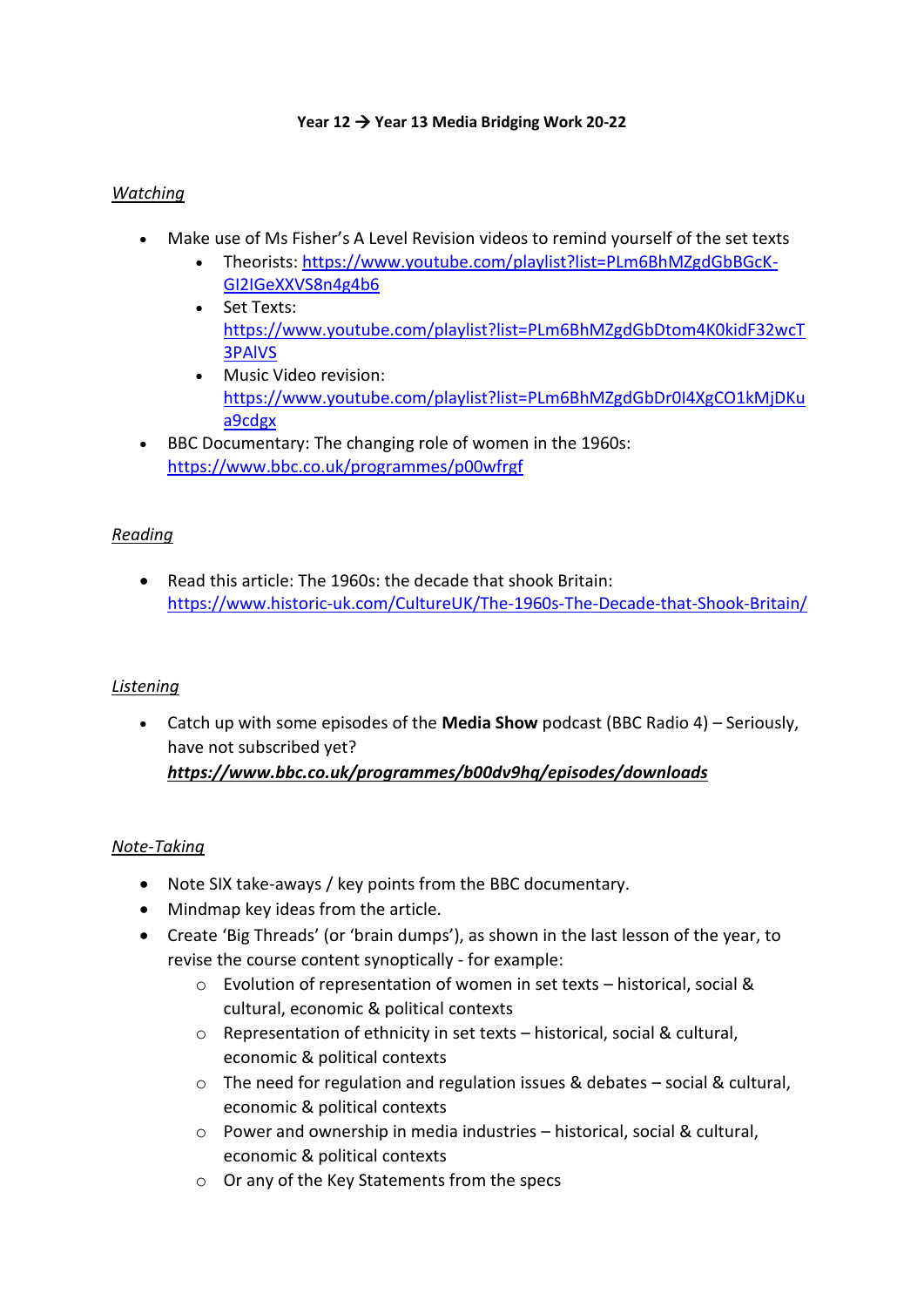### *Practice questions*

Complete some of the following questions. **Please complete on paper and hand in on your return. You could plan some in detail, and write out full answers for other questions.**

### **Component 1**

Media Language questions:

#### **Newspapers**

For the 'Unseen', simply buy a copy of the relevant newspaper on the day or find the front pages online at: [https://www.bbc.co.uk/news/blogs/the\\_papers](https://www.bbc.co.uk/news/blogs/the_papers)

| Products                 | Question                                                         |
|--------------------------|------------------------------------------------------------------|
| Times + Guardian (both   | How is media language used to encourage audience                 |
| unseen)                  | interpretations? [15]                                            |
| Mirror + Telegraph (both | How does media language incorporate viewpoints and ideologies in |
| unseen)                  | these newspaper front pages? [15]                                |

#### **Film Posters**

÷

| Products                     | Question                                                  |
|------------------------------|-----------------------------------------------------------|
| Tomb Raider teaser poster    | How does the media language used in this poster promote a |
| https://www.fbtb.net/video-  | particular genre? [15]                                    |
| games/2018/01/09/tomb-       |                                                           |
| raider-                      |                                                           |
| post/attachment/tomb-        |                                                           |
| raider-poster-fixed/         |                                                           |
| 2 unseen posters (it could   | How does media language communicate multiple meanings in  |
| happen that you get 2 rather | these two film posters? [15]                              |
| than $1)$                    |                                                           |
| Hidden Figures +             |                                                           |
| Jungle Fever (see below)     |                                                           |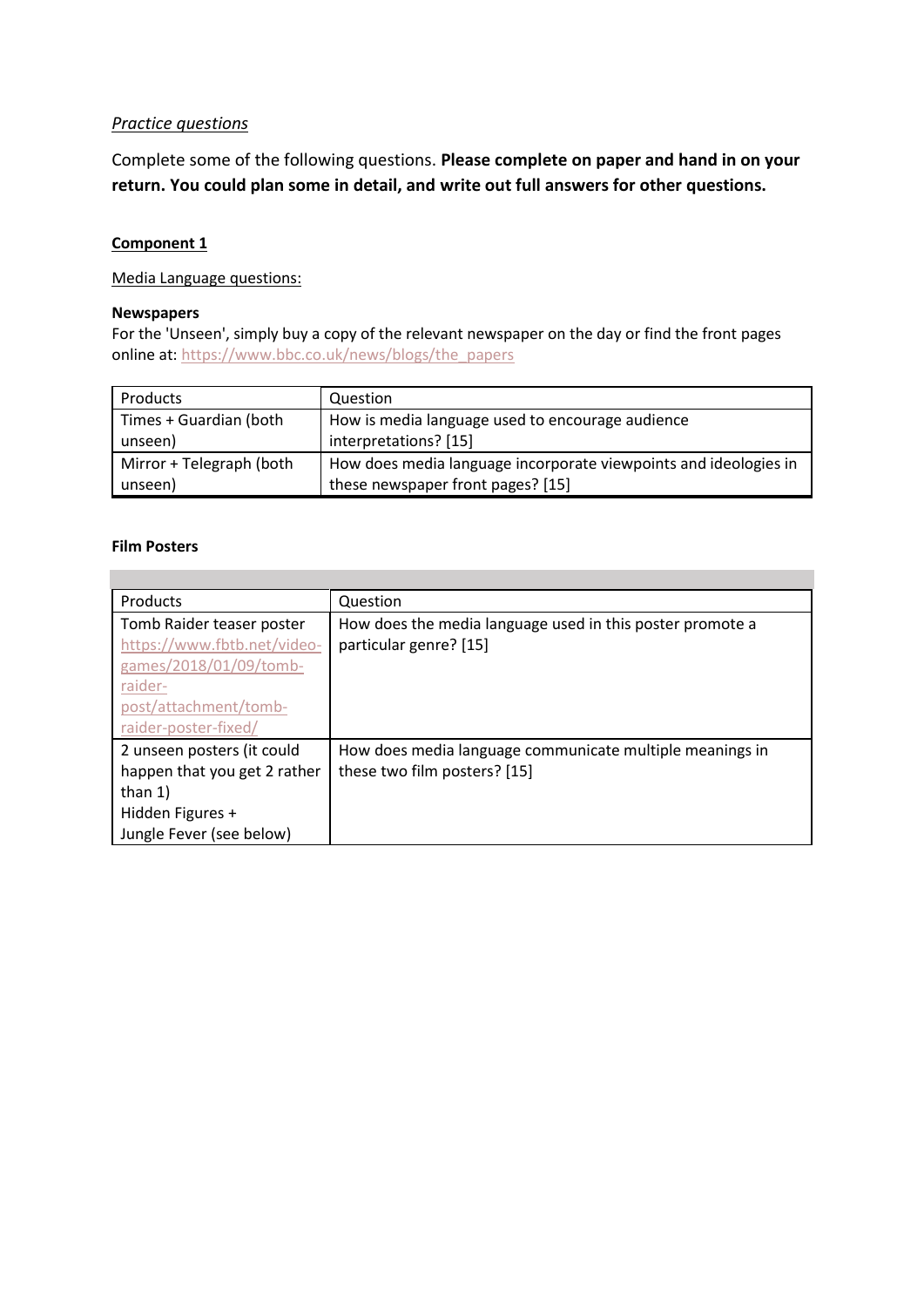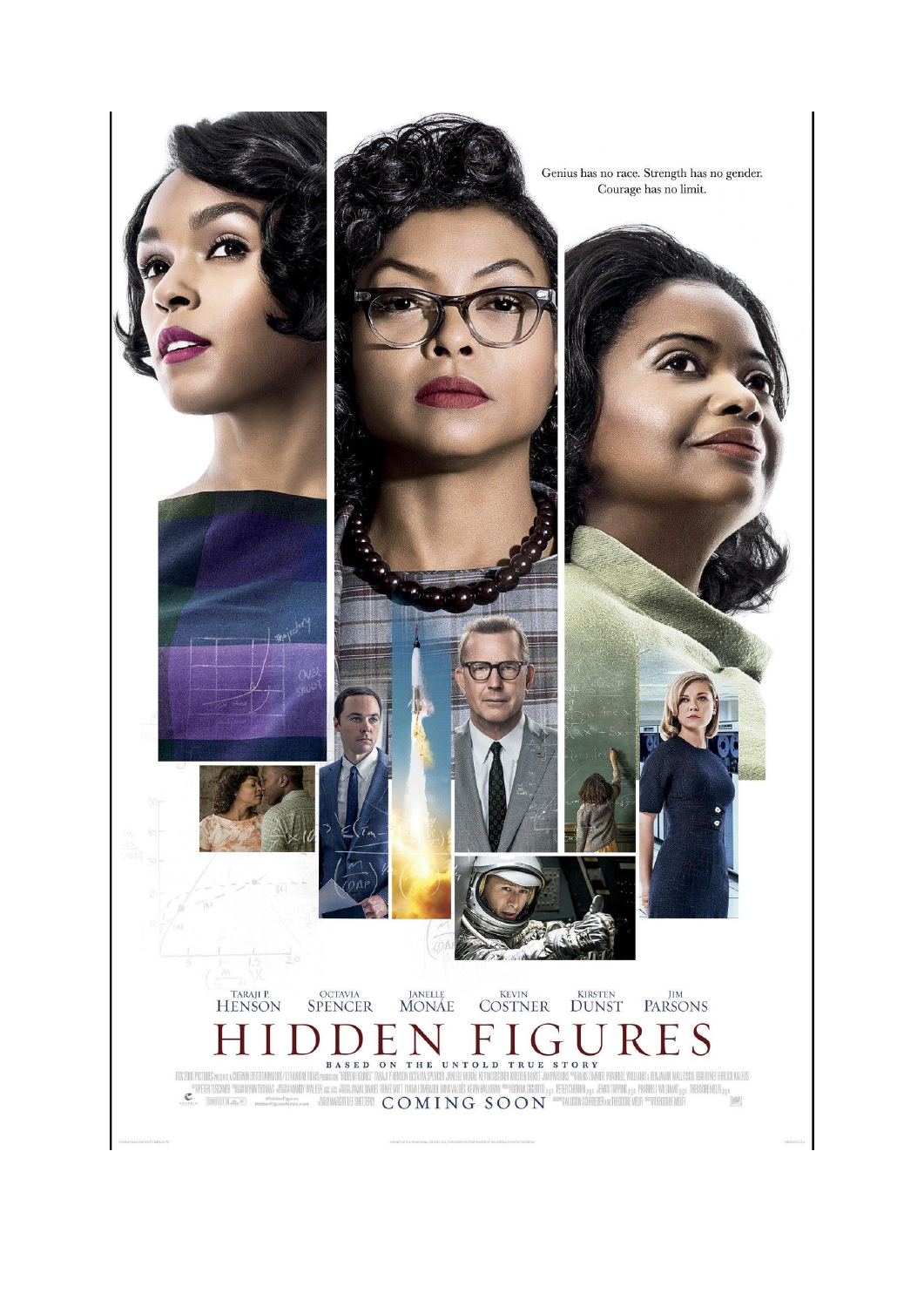

#### **Representation question:**

| WaterAid set text + | Compare how the attitudes and beliefs about the world are     |
|---------------------|---------------------------------------------------------------|
| Homelessness        | reinforced through representations. [30]                      |
| Awareness campaign  | In your answer you must:                                      |
| (below)             | Consider how media language is selected and combined to       |
|                     | construct particular representations that reinforce attitudes |
|                     | and beliefs                                                   |
|                     | Consider the similarities and differences in the              |
|                     | representations                                               |
|                     | Make judgements and draw conclusions about how far the        |
|                     | representations relate to relevant media contexts             |